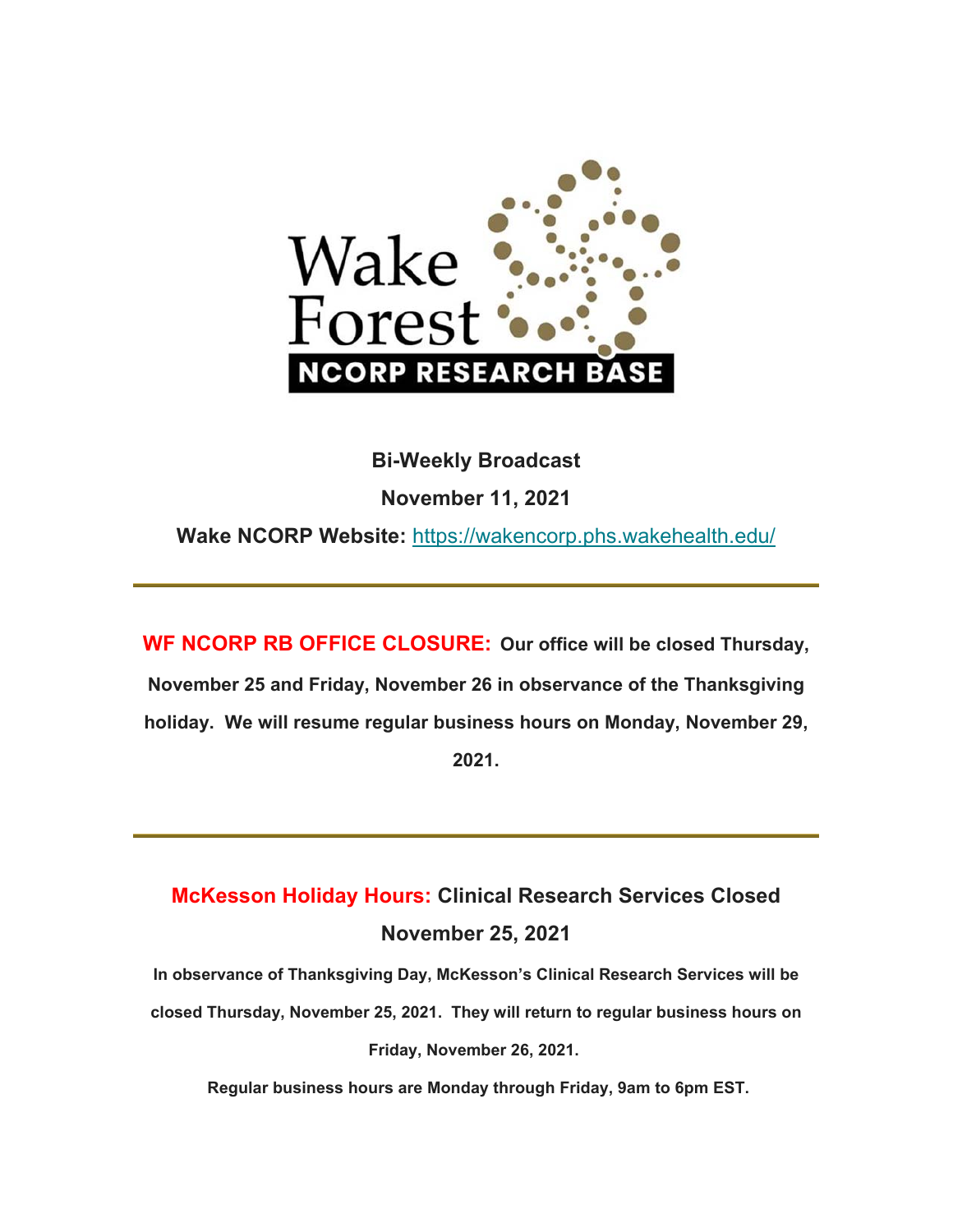## **Please take this information into consideration when placing your orders prior to Thanksgiving Day.**

- Only non-refrigerated product will be shipped on **Wednesday, November 24**. Orders placed prior to 2pm EST will be delivered on **Friday, November 26.**
- If refrigerated or temperature-controlled product is required before the holiday, orders must be placed by **Tuesday, November 23** prior to 2 pm ET.

**Due to the influx of shipments around the holidays, carrier delays may occur. Please** 

**plan your orders accordingly.** 

 **If you have questions regarding the shipment schedule, please contact their Clinical** 

**Research Services team at 800.693.4906, or via email** 

**at** clinicalresearchservices@mckesson.com**.**

# **NCORP Webinar Series Announcement**

**Registration is Now Open: [click on link below]**

https://events.cancer.gov/hdrp/ncorpccdrwebinars/registration

Our team of Research Base, Community Site, Minority/Underserved Community Site, and NCI representatives is pleased to invite you to a three-part webinar series titled "Collaborating to Develop New Practice Randomization Trials for NCORP Cancer Care Delivery Research (CCDR)."

The series will provide an opportunity to share experiences with these types of trials and strategize about how best to conduct similar trials in the future. It is designed to be broadly applicable to NCORP members involved in CCDR, regardless of their level of engagement with practice randomized trials.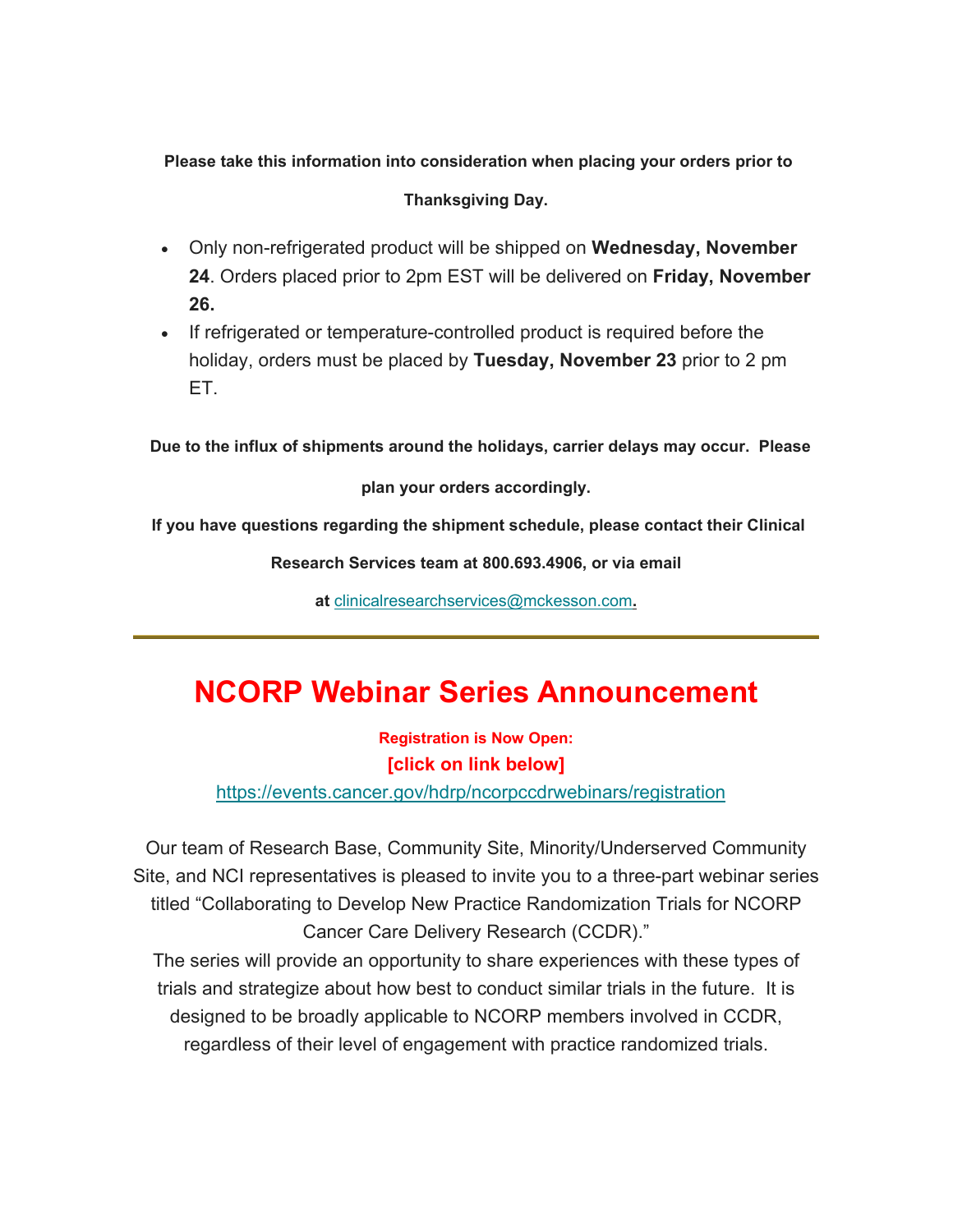The webinar series will consist of the following webinars, each from 4 – 5:30pm EST.

### **December 3rd, 2021: "Realities of Practice Randomized Trials in NCORP CCDR"**

 Goal: share Research Base and Site experiences in conducting NCORP CCDR trials to date and identify opportunities to increase the feasibility of future trials, including broadening their appeal to Sites. The emphasis will be on post-protocol approval activities.

#### **January 26th, 2022: "Making the Numbers Work: Design Considerations in NCORP CCDR Trials"**

 Goal: discuss approaches to balance the design features and analysis plans of future NCORP CCDR practice-randomized trials and the reality of their conduct in NCORP CCDR. The emphasis will be on pre-protocol approval activities.

Each webinar will include opportunities for attendees to interact with panelists. Attendees are encouraged to attend all three webinars and are welcome to elect to attend only those of most interest. Attendance is limited to those affiliated with an NCORP Site or Research Base to allow for open discussion.

# **For Funding Opportunities Announcements Relevant to NCORP CCDR, click on this link:**

https://healthcaredelivery.cancer.gov/funding/opportunities.html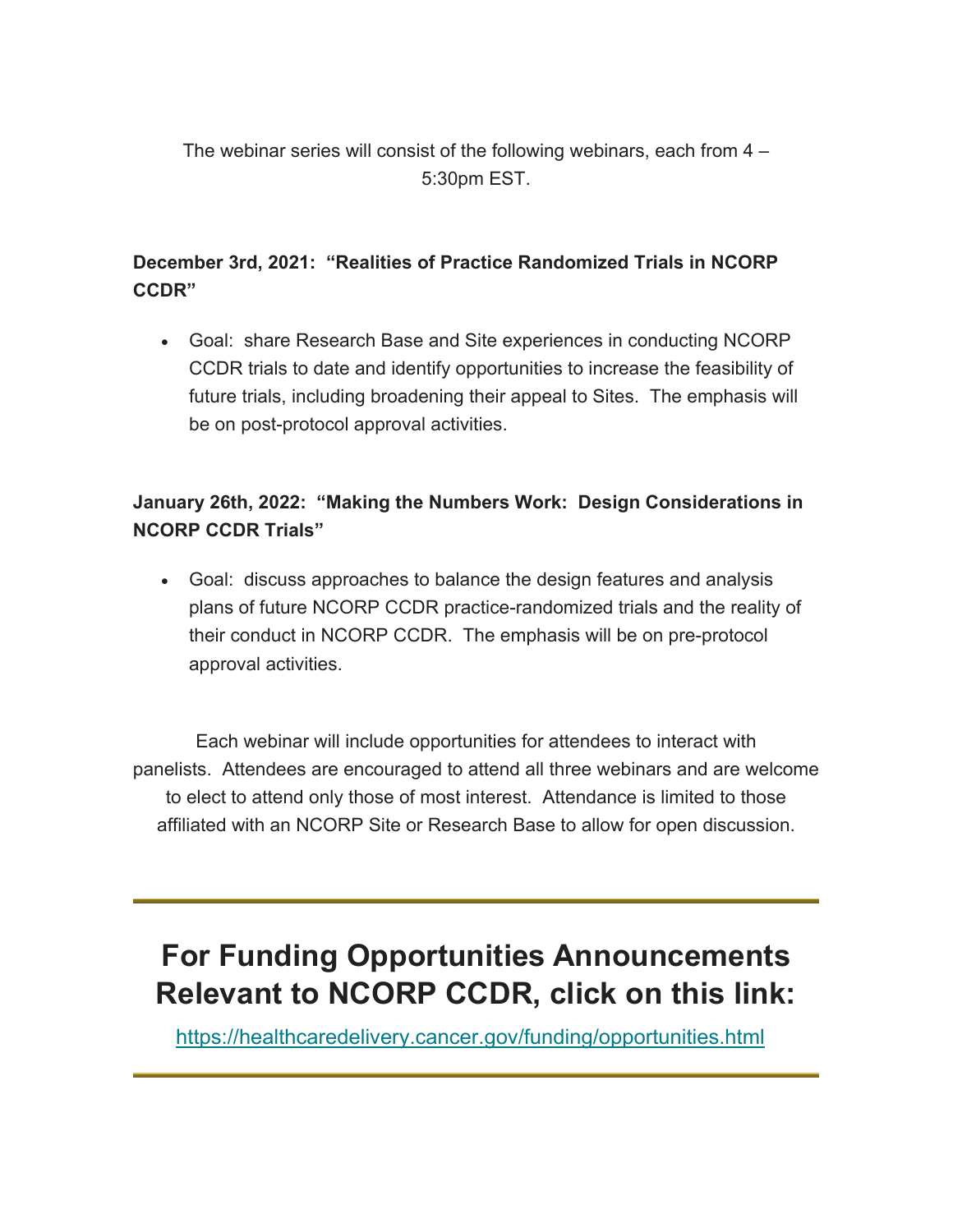

## CANCER-RELATED **EMERGENCY AND URGENT CARE**

PREVENTION, MANAGEMENT, AND CARE COORDINATION **DECEMBER 1-3, 2021** 

#### **Registration Now Open! Cancer-Related Emergency Care and Urgent Care Workshop - December 1 - 3**

Register now to reserve your space: https://events.cancer.gov/nci/emergency-

This workshop, sponsored by the National Cancer Institute and the National Institute of Health's Office of Emergency Care Research, will identify evidence gaps and inform research recommendations to improve outcomes in cancer survivors experiencing or at risk for urgent and emergency cancer-related complications.

The meeting is open to the public, and there is no cost to participate. Meeting registrants will be sent instructions to access the workshop sessions.

For further information or questions about the meeting program, please visit https://events.cancer.gov/nci/emergency-medicine or email NCIEpiCommunications@mail.nih.gov.

If you are an individual with a disability who needs reasonable accommodations to participate in this event, please contact NCIEpiCommunications@mail.nih.gov at least five business days before the event, so that we can discuss your accommodation request.

# **Upcoming Site Calls**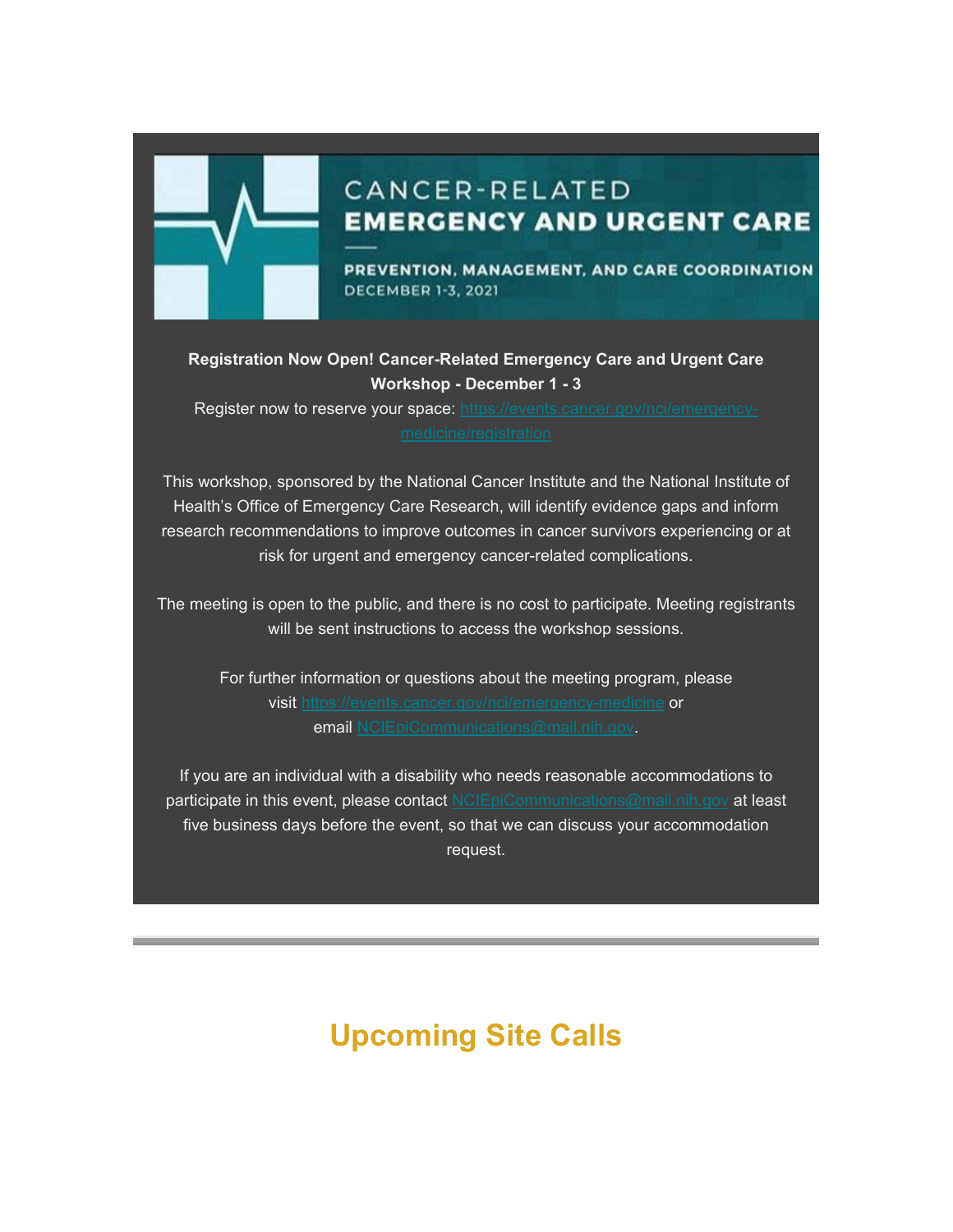### **WF-1802- Influence of Primary Treatment for Prostate Cancer on Work Experience (PCW)**

November 16, 2021 at 2:00pm EST

**WF-1805CD- HN-STAR- Implementation and Effectiveness Trial of HN-STAR** November 17, 2021 at 3:00pm EST

**WF-30917CD – Telehealth – A Stepped-Care Telehealth Approach to Treat Distress in Cancer Survivors** November 22, 2021 at 4:00pm EST

**WF-1801- Ramipril- A Single Arm, Pilot Study of Ramipril for Preventing Radiation-Induced Cognitive Decline in Glioblastoma Patients Receiving Brain Radiotherapy** November 24, 2021 at 3:00pm EST

**WF-1806 – M&M – Myopenia and Mechanisms of Chemotherapy Toxicity in Older Adults with Colorectal Cancer** December 8, 2021 at 2:30pm EST

**WF-1804CD – AH-HA – Assessing Effectiveness and Implementation of an EHR Tool to Assess Heart Health Among Survivors (AH-HA)** December 16, 2021 at 11:30am EST

If you would like to attend, but did not receive an invitation, please email NCORP@wakehealth.edu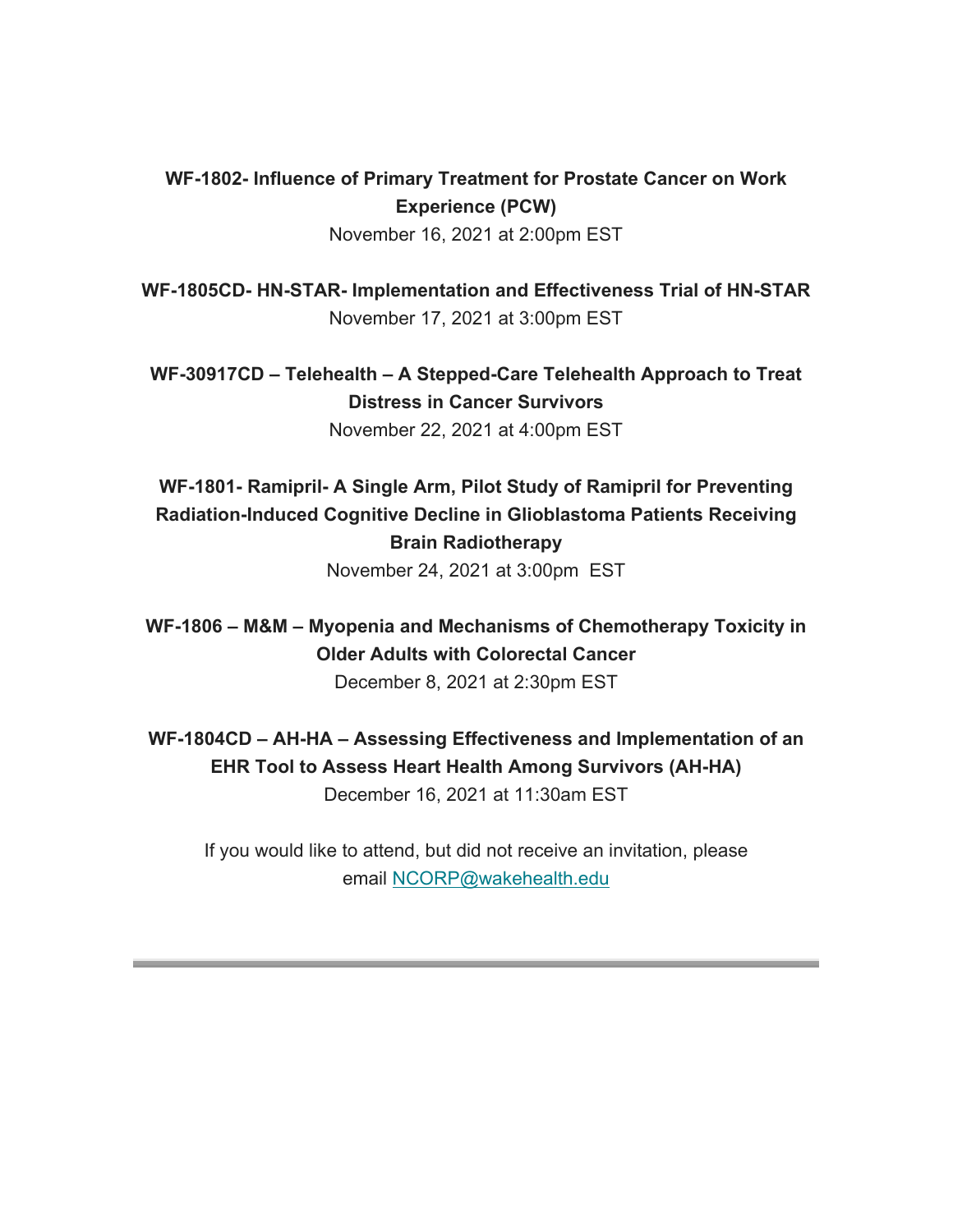**Please email** 7NCORP@wakehealth.edu **when shipping biospecimen samples. Include the FEDEX tracking number in your email so that misplaced samples can be tracked before they spoil**

**Study Updates**

## **WF-1801 - Ramipril - A Single Arm, Pilot Study of Ramipril for Preventing Radiation-Induced Cognitive Decline in Glioblastoma Patients Receiving Brain Radiotherapy**

Please check your prepackaged Ramipril kits that are at your site, as some of the blood specimen tubes expire at the end of November. The expiration dates are printed on the labels on the outside of the box for easy reference. If expiring, please request replacement blood tubes by

emailing 7NCORP@wakehealth.edu and NCORP@wakehealth.edu with your shipping information and the number of new tubes needed. We will send new tubes that expire 03/31/2023.

## **WF-1802 - Influence of Primary Treatment for Prostate Cancer on Work Experience (PCW)**

The Higher Income White stratum only has 8 remaining slots available. Please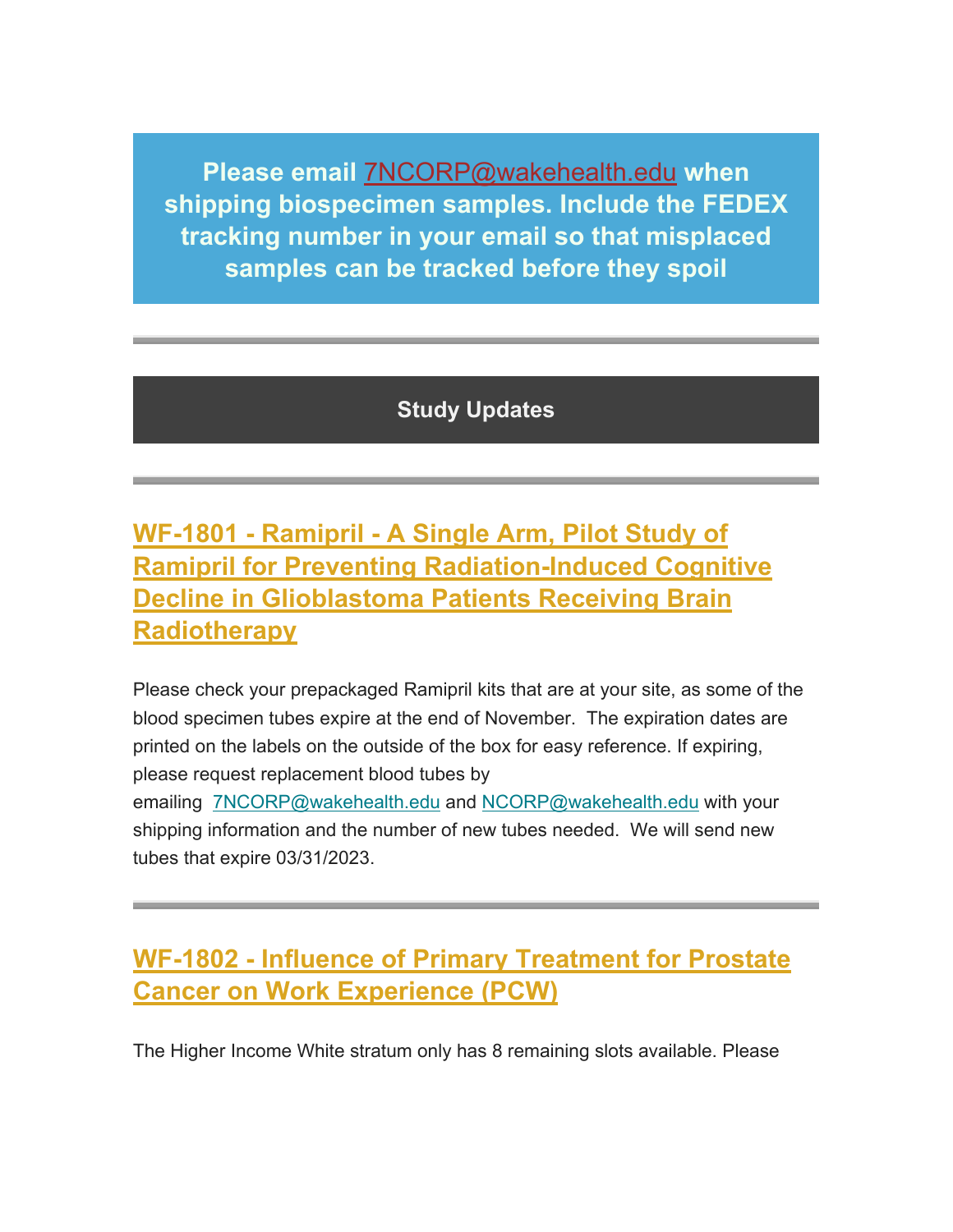keep this in mind when screening for participants and check the slot reservation report in CTSU-OPEN to see how many slots are available before registering.

## **WF-1806 - M&M - Myopenia and Mechanisms of Chemotherapy Toxicity in Older Adults with Colorectal Cancer**

A patient brochure (version 10/27/21) has been CIRB approved and posted on the CTSU website (https://www.ctsu.org/public/Default.aspx). These can be used to help advise patients considering the M&M Study. If your site needs assistance with printed copies, please contact us at NCORP@wakehealth.edu.

## **WF-97415 - UPBEAT - Understanding and Predicting Breast Cancer Events after Treatment**

**When shipping Serum, Plasma, and DNA samples to the Biospecimen Lab, please change the Express Package Service selection from "FedEx Standard Overnight" to "FedEx Priority Overnight" Several samples have been arriving late to our Biospecimen lab due to** 

**delays encountered through FedEx shipping.** 

**As always, please do not ship samples for the WF97415-UPBEAT study on Friday as they will not be processed at the lab until the following Monday. Samples that thaw to room temperature are no longer evaluable.** 

**New kits received from the Biospecimen Lab will have the correct shipping service indicated.** 

**Please contact** NCORP@wakehealth.edu **if you have any questions.**